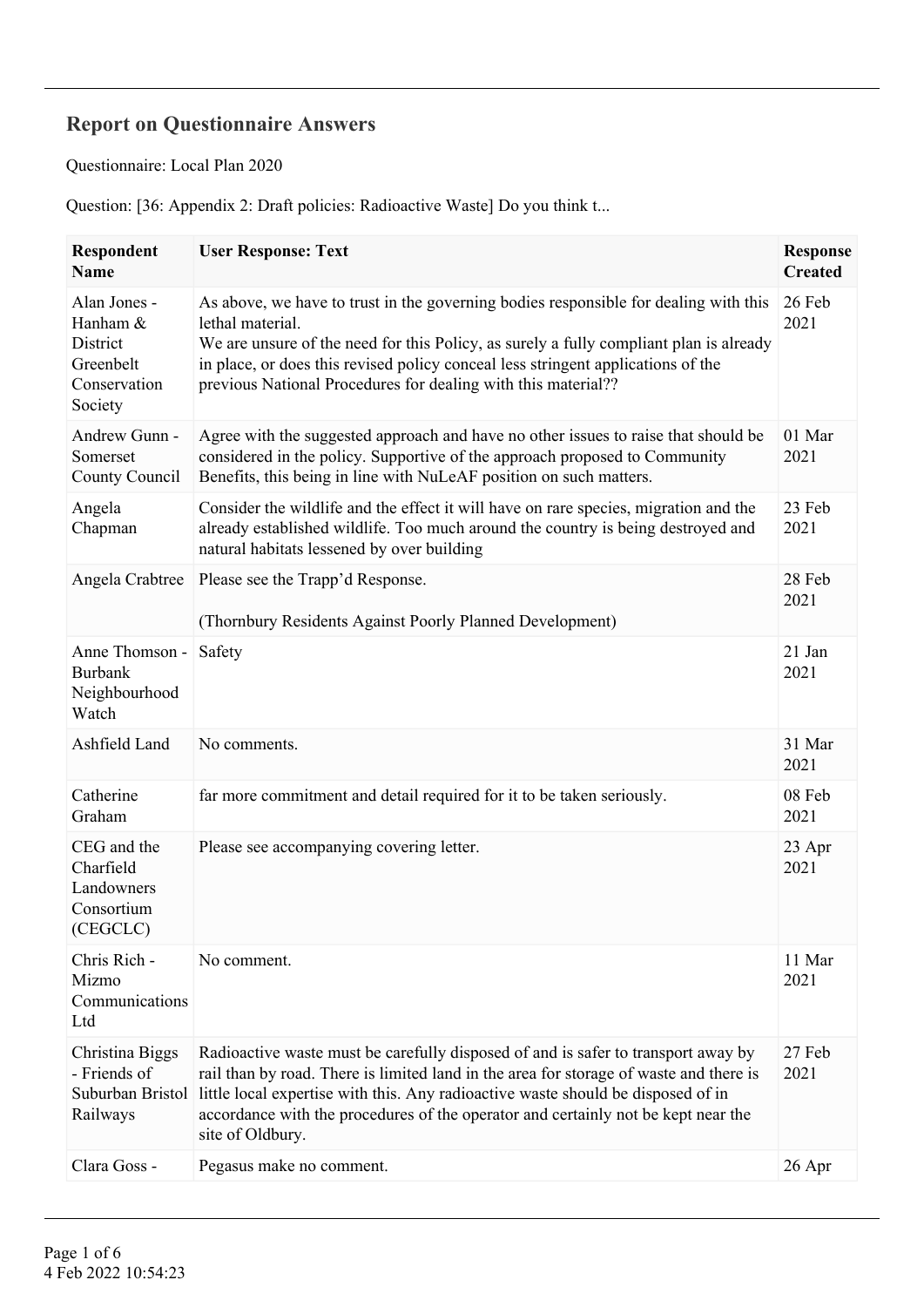| <b>Respondent</b><br><b>Name</b>                                                             | <b>User Response: Text</b>                                                                                                                                                                                                                                                                       | <b>Response</b><br><b>Created</b> |
|----------------------------------------------------------------------------------------------|--------------------------------------------------------------------------------------------------------------------------------------------------------------------------------------------------------------------------------------------------------------------------------------------------|-----------------------------------|
| <b>Redrow Homes</b><br>Ltd                                                                   |                                                                                                                                                                                                                                                                                                  | 2021                              |
| <b>Clifton Homes</b><br>(SW) Ltd                                                             | We do not seek to comment on these at this stage.                                                                                                                                                                                                                                                | 24 Mar<br>2021                    |
| Colin Gardner -<br><b>TRAPP'D</b>                                                            | No comment.                                                                                                                                                                                                                                                                                      | 15 Mar<br>2021                    |
| David George                                                                                 | As 34                                                                                                                                                                                                                                                                                            | 15 Feb<br>2021                    |
| David Hathaway                                                                               | No comment                                                                                                                                                                                                                                                                                       | 27 Feb<br>2021                    |
| David<br>Redgewell -<br>South West<br>Transport<br>Network and<br>Railfuture<br>Severnside   | Radioactive waste should be moved by rail from Oidbury via the Tytherington<br>Branch line or from Berkeley Sharpness Branch and not by road.<br>As is the case by Hinckley Point power station in Somerset through Bridgwater.                                                                  | 28 Feb<br>2021                    |
| Donna Simmons<br>- Emersons<br>Green Town<br>Council                                         | N <sub>0</sub>                                                                                                                                                                                                                                                                                   | 01 Mar<br>2021                    |
| Ellandi LLP On<br>Behalf of<br>Crestbridge<br>Corporate<br>Trustees Ltd and<br>Crestbridge T | No comments.                                                                                                                                                                                                                                                                                     | 05 May<br>2021                    |
| Emma Jarvis                                                                                  | No.                                                                                                                                                                                                                                                                                              | 28 Feb<br>2021                    |
| Fiona Milden -<br><b>Vistry Homes</b><br>Limited                                             | Vistry Homes has no comments on this policy.                                                                                                                                                                                                                                                     | 09 Mar<br>2021                    |
| <b>Hannick Homes</b>                                                                         | $N/A$ .                                                                                                                                                                                                                                                                                          | 25 Mar<br>2021                    |
| Hazel Jones -<br>Hawkesbury<br>Parish Council                                                | Hawkesbury Parish Council are not qualified to comment on this section of the<br>policy                                                                                                                                                                                                          | 01 Mar<br>2021                    |
| Helen Johnstone<br>- Stroud District<br>Council                                              | Support the overall policy approach for the storage of radioactive waste in<br>conjunction with policies for the decommissioning of Oldbury Power Station and<br>any future nuclear new build NSIP to ensure that strategic level impacts and<br>mitigation measures are adequately planned for. | 26 Feb<br>2021                    |
| James Carpenter<br>- Falfield Parish                                                         | Don't Know.                                                                                                                                                                                                                                                                                      | 14 Apr<br>2021                    |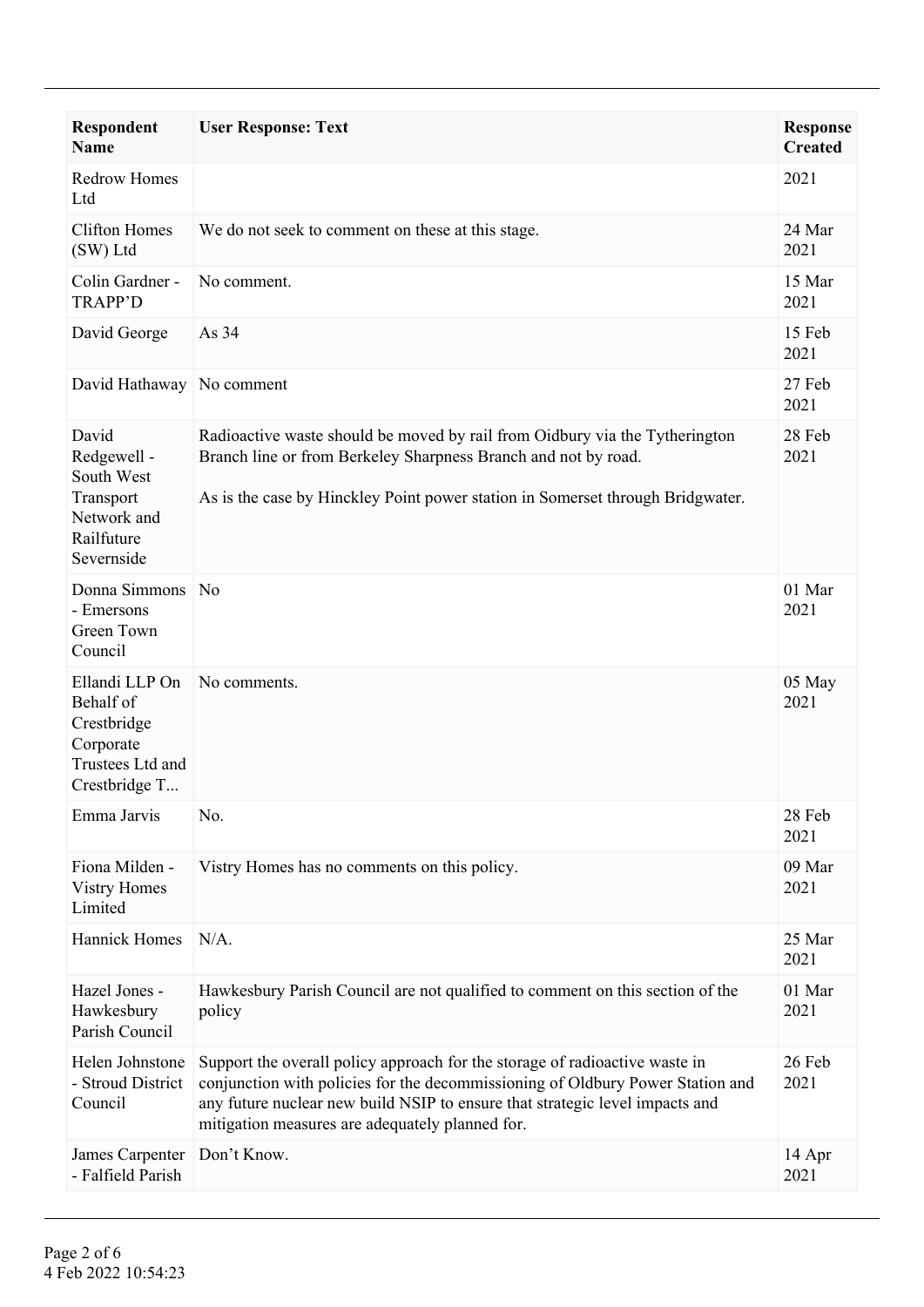| <b>Respondent</b><br><b>Name</b>                                        | <b>User Response: Text</b>                                                                                                                 | <b>Response</b><br><b>Created</b> |
|-------------------------------------------------------------------------|--------------------------------------------------------------------------------------------------------------------------------------------|-----------------------------------|
| Council                                                                 |                                                                                                                                            |                                   |
| John Acton                                                              | I don't know.                                                                                                                              | 26 Mar<br>2021                    |
| John Mills -<br>Cotswolds<br>Conservation<br>Board                      | No comment.                                                                                                                                | 16 Mar<br>2021                    |
| Jonathan<br>Edwardes -<br>Pilning and<br>Severn Beach<br>Parish Council | Additional comments sent by email on Monday 1st March 2021 -<br>Removal of wastes should go by rail or boat.                               | 26 Feb<br>2021                    |
| Kate Kelliher                                                           | We should work closely with Magnox.                                                                                                        | 31 Jan<br>2021                    |
| <b>Kevin Masters</b>                                                    | I have read Trapp'd's response and wish to add my name to it.                                                                              | 25 Feb<br>2021                    |
| Lauren Cook -<br>Stride Treglown                                        | No comment on this matter                                                                                                                  | 01 Mar<br>2021                    |
| Lee Taylor                                                              | Don't know this policy but consider the impact on the environment in every step.<br>What you do today will affect the next 20-60 years min | 23 Jan<br>2021                    |
| Linda Byrne -<br><b>Siston Hill</b><br>Residents<br>Association         | I can't see enough information to know what the policy is.                                                                                 | 08 Dec<br>2020                    |
| Mactaggart &<br>Mickel-<br>Frampton<br>Cotterell                        | $N/A$ .                                                                                                                                    | 07 Apr<br>2021                    |
| Mactaggart $\&$<br>Mickel - Pilning                                     | $N/A$ .                                                                                                                                    | 25 Mar<br>2021                    |
| Martyn Hall                                                             | You better make sure it's taken care of for future generations.                                                                            | 26 Feb<br>2021                    |
| Matthew<br>McCollom                                                     | The principles are sound. The manner of implementation is the key.                                                                         | 28 Feb<br>2021                    |
| Maurice Wayne                                                           | N <sub>0</sub>                                                                                                                             | 08 Feb<br>2021                    |
| Mr. Blake -<br><b>Oldland Parish</b><br>Council                         | Not qualified to answer                                                                                                                    | 17 Feb<br>2021                    |
| Neil Oviatt                                                             | I would like radioactive waste disposed of elsewhere.                                                                                      | 30 Nov<br>2020                    |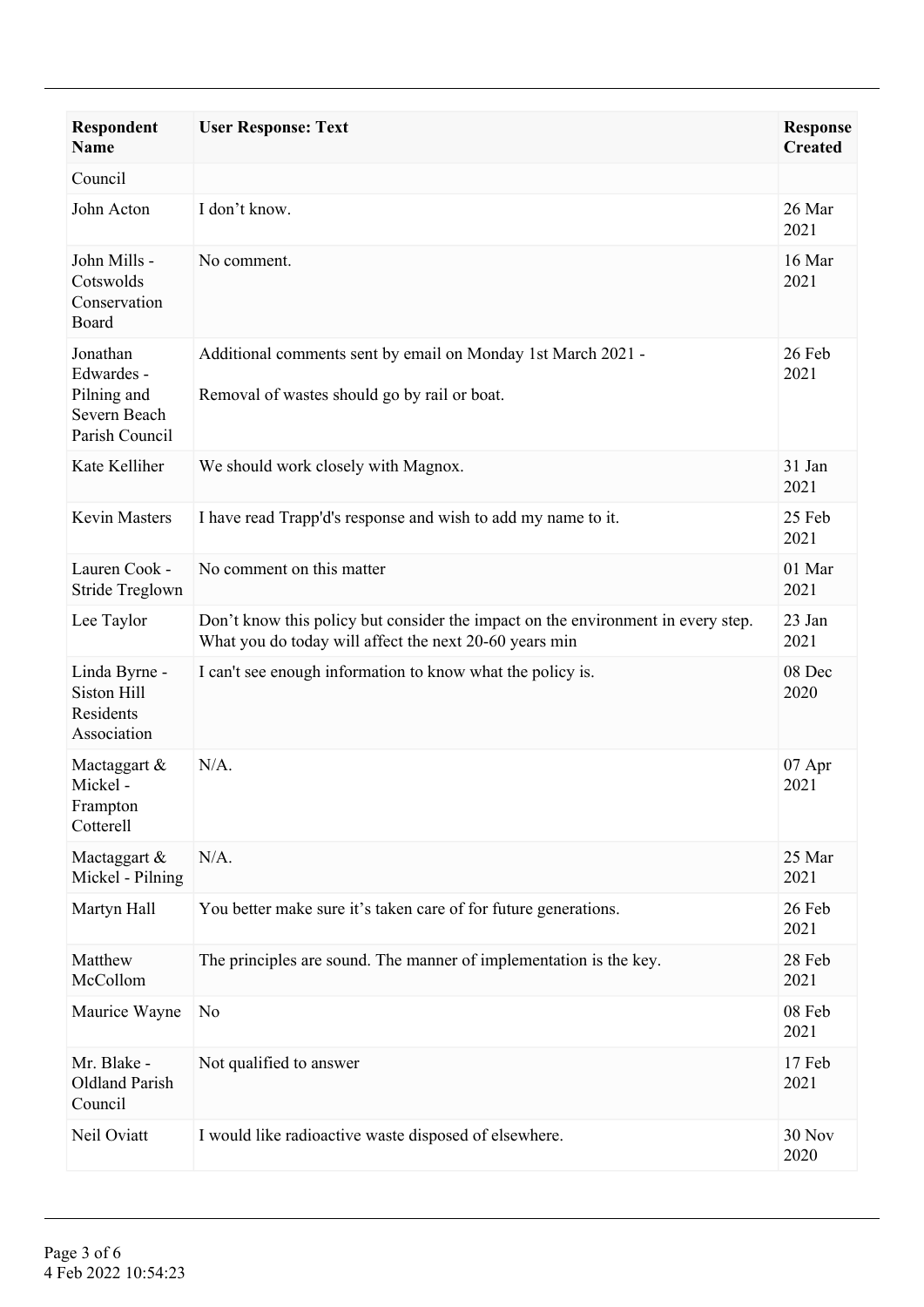| <b>Respondent</b><br><b>Name</b>                                            | <b>User Response: Text</b>                                                                                                                                                                                                                                                                                                                                                                                                                                                                                                                                                                                                                                                                                                                                                                                                                                                                                                                                                                                                                                                                                                                                                                                                                                                                                                                                                                                                                                                                                                                                                                                                             | <b>Response</b><br><b>Created</b> |
|-----------------------------------------------------------------------------|----------------------------------------------------------------------------------------------------------------------------------------------------------------------------------------------------------------------------------------------------------------------------------------------------------------------------------------------------------------------------------------------------------------------------------------------------------------------------------------------------------------------------------------------------------------------------------------------------------------------------------------------------------------------------------------------------------------------------------------------------------------------------------------------------------------------------------------------------------------------------------------------------------------------------------------------------------------------------------------------------------------------------------------------------------------------------------------------------------------------------------------------------------------------------------------------------------------------------------------------------------------------------------------------------------------------------------------------------------------------------------------------------------------------------------------------------------------------------------------------------------------------------------------------------------------------------------------------------------------------------------------|-----------------------------------|
|                                                                             | Nick Woodward   No knowledge of this area/topic.                                                                                                                                                                                                                                                                                                                                                                                                                                                                                                                                                                                                                                                                                                                                                                                                                                                                                                                                                                                                                                                                                                                                                                                                                                                                                                                                                                                                                                                                                                                                                                                       | 28 Feb<br>2021                    |
| Nicola<br>O'Connell                                                         | No comment                                                                                                                                                                                                                                                                                                                                                                                                                                                                                                                                                                                                                                                                                                                                                                                                                                                                                                                                                                                                                                                                                                                                                                                                                                                                                                                                                                                                                                                                                                                                                                                                                             | 27 Feb<br>2021                    |
| Patrick Williams                                                            | See 33, in line with national policy and the required safety regulations, recognising<br>this is a very long term situation.                                                                                                                                                                                                                                                                                                                                                                                                                                                                                                                                                                                                                                                                                                                                                                                                                                                                                                                                                                                                                                                                                                                                                                                                                                                                                                                                                                                                                                                                                                           | 09 Mar<br>2021                    |
| Paula Evans -<br>Rangeworthy<br>Parish Council                              | One assumes that as the decommissioning has already begun, that specialists have<br>been employed to deal with the radioactive waste according to current safety<br>guidelines and legislation.                                                                                                                                                                                                                                                                                                                                                                                                                                                                                                                                                                                                                                                                                                                                                                                                                                                                                                                                                                                                                                                                                                                                                                                                                                                                                                                                                                                                                                        | 26 Feb<br>2021                    |
| Persimmon<br>Homes Severn<br>Valley                                         | No Comment.                                                                                                                                                                                                                                                                                                                                                                                                                                                                                                                                                                                                                                                                                                                                                                                                                                                                                                                                                                                                                                                                                                                                                                                                                                                                                                                                                                                                                                                                                                                                                                                                                            | 11 May<br>2021                    |
| Peter Box                                                                   | No comment.                                                                                                                                                                                                                                                                                                                                                                                                                                                                                                                                                                                                                                                                                                                                                                                                                                                                                                                                                                                                                                                                                                                                                                                                                                                                                                                                                                                                                                                                                                                                                                                                                            | 23 Feb<br>2021                    |
| Peter Rawlinson<br>- Gleeson<br>Strategic Land                              | No comments.                                                                                                                                                                                                                                                                                                                                                                                                                                                                                                                                                                                                                                                                                                                                                                                                                                                                                                                                                                                                                                                                                                                                                                                                                                                                                                                                                                                                                                                                                                                                                                                                                           | 10 Mar<br>2021                    |
| <b>Philip Matthews</b><br>- Nuleaf<br>(Nuclear Legacy<br>Advisory<br>Forum) | The proposed policy is linked to that on Decommissioning. It complements the<br>proposals in the Decommissioning Policy for the development of an integrated<br>approach to land use planning and for appropriate interim and end state uses.<br>The policy reflects the changing context for radioactive waste management, and in<br>particular the potential for disposal of some Low-Level or Very Low-Level Waste<br>(LLW or VLLW) on site. It notes the recent NDA Radioactive Waste Strategy and<br>Environment Agency guidance and sets out the criteria against which the local<br>authority will assess and proposals for the management, storage or disposal of<br>waste at Oldbury. It also addresses off-site impacts and the approach to considering<br>any proposals for the import of waste.<br>Finally, it addresses the issue of Community Benefits and the reasons why the<br>establishment of an appropriately government Community Fund should be<br>established. This is welcome.<br>In terms of the supporting text for the policy we would suggest that it may be worth<br>referencing the following documents which are in development and likely to be<br>published in consultation or final form in the coming months:<br>• The development by the UK Government (BEIS) of a new Decommissioning and<br>Legacy Waste Management Policy, due for consultation in early 2021.<br>• The NDA's guiding Strategy 2021-26 (Strategy 4) due for publication in February<br>2021.<br>• The anticipated publication by the UK Government of Guidance for On-Site<br>Disposal of Radioactive Waste from Nuclear Sites. | 20 Jan<br>2021                    |
| Rebecca<br>Woodward                                                         | This is a specialist area                                                                                                                                                                                                                                                                                                                                                                                                                                                                                                                                                                                                                                                                                                                                                                                                                                                                                                                                                                                                                                                                                                                                                                                                                                                                                                                                                                                                                                                                                                                                                                                                              | 28 Feb<br>2021                    |
| Redcliffe Homes No comments.                                                |                                                                                                                                                                                                                                                                                                                                                                                                                                                                                                                                                                                                                                                                                                                                                                                                                                                                                                                                                                                                                                                                                                                                                                                                                                                                                                                                                                                                                                                                                                                                                                                                                                        | $01$ Jun                          |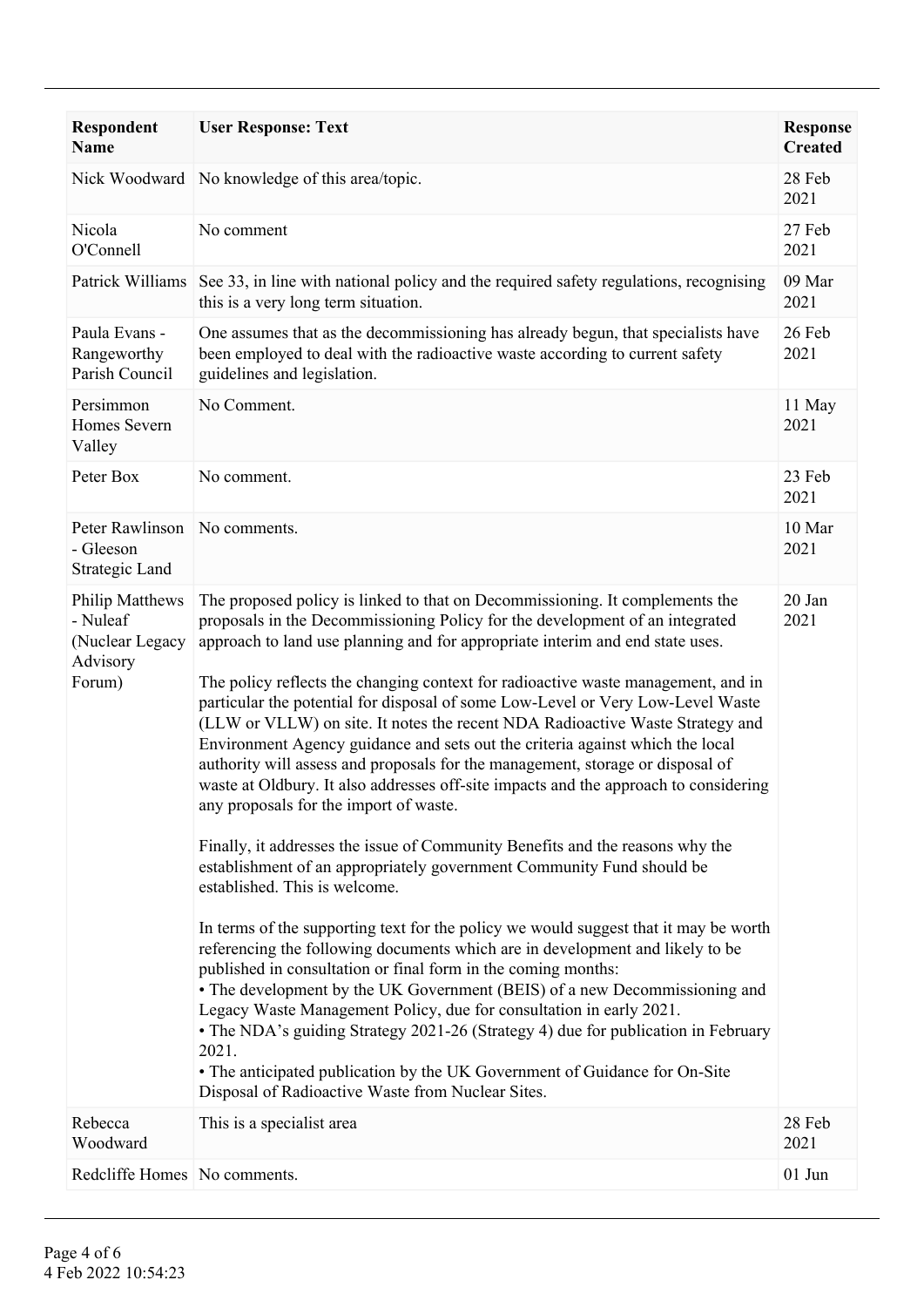| <b>Respondent</b><br><b>Name</b>                                 | <b>User Response: Text</b>                                                                                                                                             | <b>Response</b><br><b>Created</b> |
|------------------------------------------------------------------|------------------------------------------------------------------------------------------------------------------------------------------------------------------------|-----------------------------------|
|                                                                  |                                                                                                                                                                        | 2021                              |
| <b>Redrow Homes</b><br>(SW)                                      | $N/A$ .                                                                                                                                                                | 29 Apr<br>2021                    |
| Richard Lloyd                                                    | I have no additional issues to suggest for inclusion in the policy.                                                                                                    | 03 Mar<br>2021                    |
| Robert Harris -<br><b>Olveston Parish</b><br>Council             | N <sub>0</sub>                                                                                                                                                         | 26 Feb<br>2021                    |
| Robin Winfield                                                   | See above.                                                                                                                                                             | 19 Feb<br>2021                    |
| Roger Hall                                                       | See TRAPP'D response.                                                                                                                                                  | 25 Feb<br>2021                    |
| Sean and<br>Jacqueline<br>Rinaldi                                | No comment.                                                                                                                                                            | 26 Mar<br>2021                    |
| Simon Steele-<br>Perkins -<br><b>Waddeton Park</b><br>Limited    | No.                                                                                                                                                                    | 06 May<br>2021                    |
| South West<br>Strategic<br>Developments<br>(SWSD)                | $N/A$ .                                                                                                                                                                | 31 Mar<br>2021                    |
| St. Modwen<br>Developments<br>and The<br><b>Tortworth Estate</b> | $N/A$ .                                                                                                                                                                | 05 Mar<br>2021                    |
| <b>Steven Freke</b>                                              | No new build should take place until a long term viable safe cost effective disposal<br>of nuclear waste is established                                                | 27 Feb<br>2021                    |
| <b>Steve Seward</b>                                              | Remove the need to create Nuclear power - no waste problem                                                                                                             | 13 Feb<br>2021                    |
| Sue Green -<br>Home Builders<br>Federation                       | The HBF have no comment on the Council's draft Radioactive Waste Policy.                                                                                               | 05 Mar<br>2021                    |
| The Tortworth<br>Estate                                          | $N/A$ .                                                                                                                                                                | 05 Mar<br>2021                    |
| Trystan Mabbitt<br>- Hanson UK -<br>Heidelberg<br>Cement Group   | No comment.                                                                                                                                                            | 18 Mar<br>2021                    |
| Victoria Bailey -<br>Oldbury on                                  | Broadly speaking these policies are acceptable but more emphasis should be given<br>to community benefits that must fully compensate and incentivise acceptance of the | 24 Mar<br>2021                    |